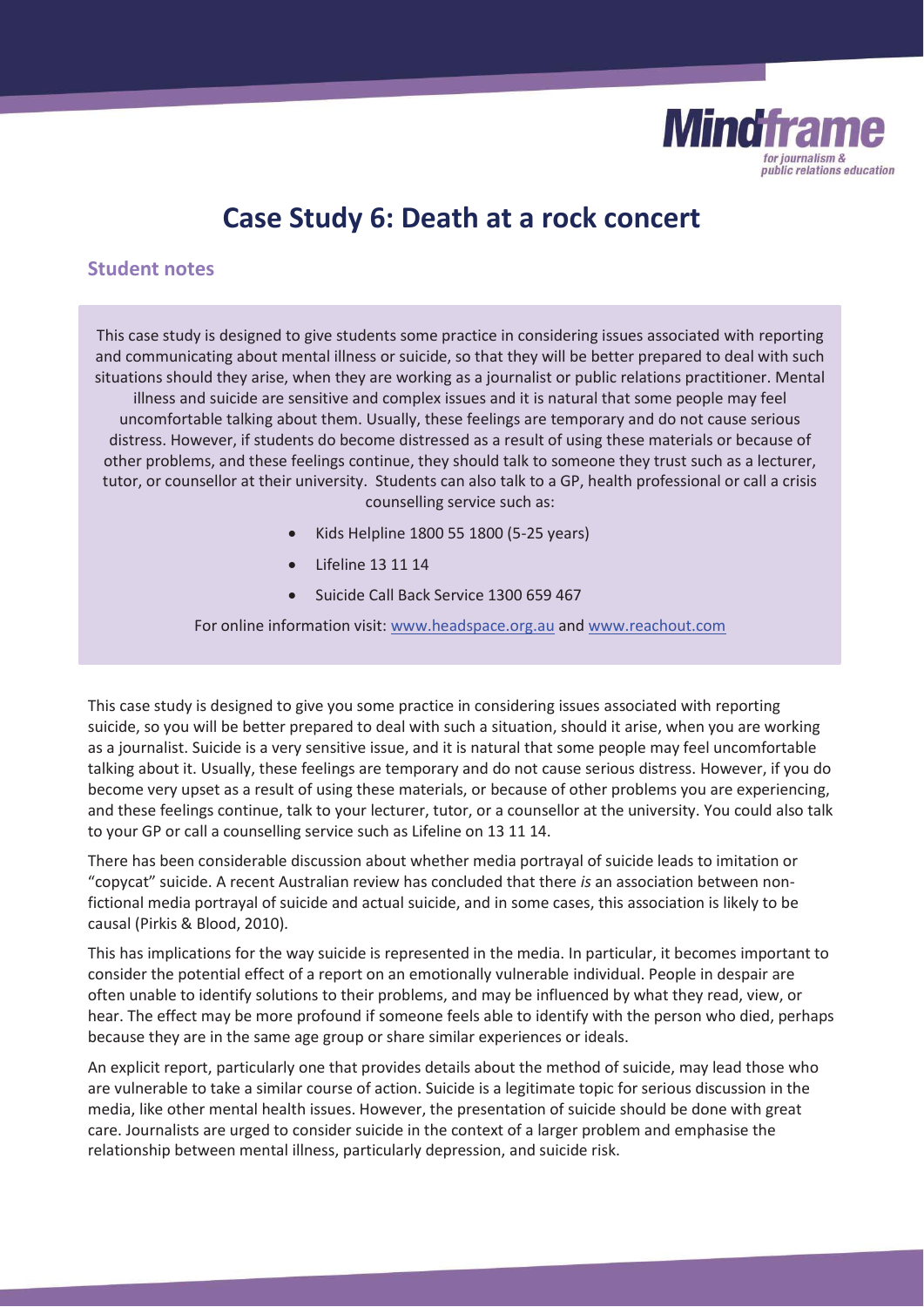

# **The scenario**

A large-scale one-day music festival is being held in your city today. The event is sold out to its capacity audience of 100,000 and is being headlined by international artists. One of the headline bands, appearing at 2pm is the popular band The Removed. The band recently won a Grammy and is the face of a popular youth clothing label. Twenty minutes after their performance, the female lead singer of The Removed, Janie Smithfield, is found dead at the bottom of a lighting tower. Within minutes, individual recounts of the incident are being posted on Twitter and retweeted:

*Smithfield just jumped off a tower at Homebound. So sad.* 

Some important facts are:

- The death occurred at a large public event and although it happened in the backstage area, the act was still witnessed by several festival goers;
- The band were scheduled for a national tour following the festival;
- There is little to no information available about Janie Smithfield's mental health and wellbeing leading up to the incident;
- Comments have started appearing on the band's Facebook page and a memorial / tribute site has also been established by fans on Facebook within an hour of the death;
- The concert continues to run as scheduled;
- As the day continues and throughout the week, there is considerable traffic on the band's website and a large volume of media interest in and coverage of the incident.

## **The scenario and additional material**

The following additional information has been provided as part of this case study and can be found in Handout 6A at www.mindframe-media.info:

- Statement from police;
- Statement from event organisers;
- Statement from The Removed.

The following questions provide a guide for analysing the scenario from a journalistic perspective. Your lecturer or tutor may ask you to look at all of these questions or a selection only. In considering this scenario and the questions, you should refer to *Fact or Fiction*? Reporting mental illness and suicide for an overview of the key ethical and journalistic issues involved in reporting suicide. This resource, and further reference materials, are available on the *Mindframe* for Universities website (www.mindframe-media.info)

## **Questions for consideration**

**Question 1:** Journalism codes of practice generally call for reports of individual suicides only to be reported where there is a "public interest" reason for doing so. When are suicide stories in the public interest? Why might this story be in the public interest?

**Question 2:** What are some of the other key ethical and professional considerations of reporting on suicide?

**Question 3:** How can responsible reporting practices be balanced with journalistic and commercial values?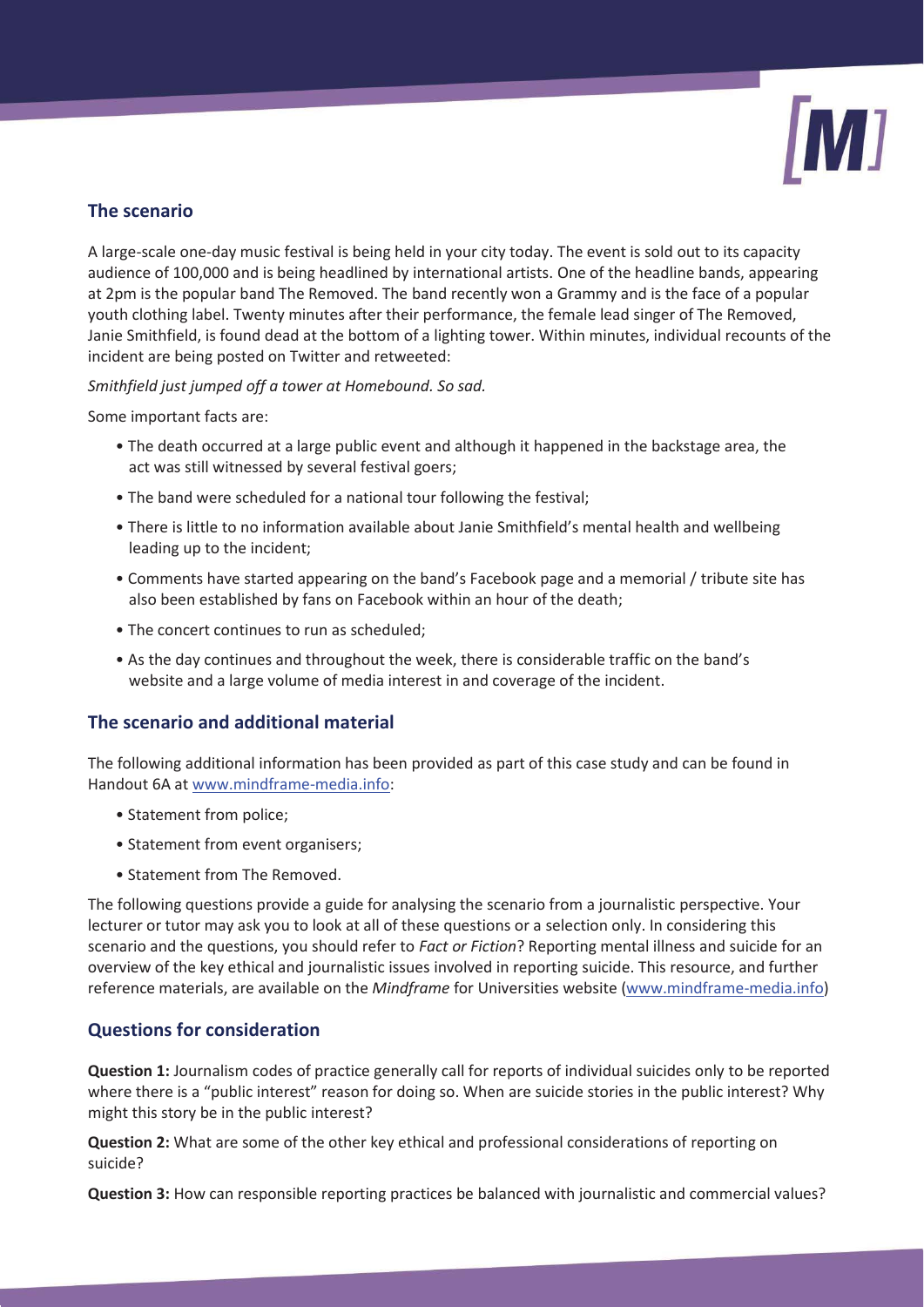

**Question 4:** The news of the death has broken through Twitter. At this stage, you have no immediate information from witnesses, the band, or the event organisers. How do you use this information?

**Question 5:** Along with initial tweets, a picture has been tweeted of the body, covered in a sheet. Can this picture be used as part of your story?

**Question 6:** Using this scenario for ethical debate (see below for more detail).

## **Question 1: Journalism codes of practice generally call for reports of individual suicides only to be reported where there is a "public interest" reason for doing so. When are suicide stories in the public interest? Why might this story be in the public interest?**

To answer this question, you will need to consider the basic news values and how they apply to this scenario. In regards to news value, you may pay particular attention to the public profile of the girl who has died and the large section of the community that will likely be impacted by the death. You will also need to consider what public interest might be served by reporting the incident and the potential impact of the story. You may wish to look at research about the impact of reporting on suicide, which is available on the *Mindframe* for Universities website (www.mindframe-media.info).

### **Question 2: What are some of the other key ethical and professional considerations of reporting on suicide?**

Consider the details and the facts that are available - you will need to resolve several related questions including "are *who, what, where, when*, *why* and *how* always appropriate information to include in a story?" As the journalist responsible for writing the story, you will decide how much information the public is told about the incident. What you choose to include and omit will directly affect what the audience understands from the story. This in turn will influence what the audience understands about the general issue of suicide and how it might affect them. Sometimes the demands of the news room seem to be at odds with a journalist's priorities in the private exchange between reporter and interviewee. If you need to negotiate with an editor who favours sensationalism, you should ensure you are armed with the facts about the damage sensational reporting may do. You should also consider the impact of the details you report about the suicide (refer to *Fact or Fiction?* Reporting mental illness and suicide). If you critically reflect on what you are doing and why, you can meet the objectives of a "good" news story without doing unnecessary harm. In developing the story consider the significance of language use, detail about method or location, placement and headlines. Some other questions you need to consider in developing the news story are:

- What are the facts?
- What facts should be included in the story?
- Is the report balanced, fair and accurate?
- Is the story in context?
- $\bullet$  How would a member of the audience feel after seeing this report?

#### **Question 3: How can responsible reporting practices be balanced with journalistic and commercial values?**

To answer this question you may wish to refer to the 'ten questions to guide the journalist through the decision-making process" outlined by Black, Steele and Barney (1997) or to Bok's (1978) three-step model for making an ethical decision (provided in the document Case Study 6 – Additional materials).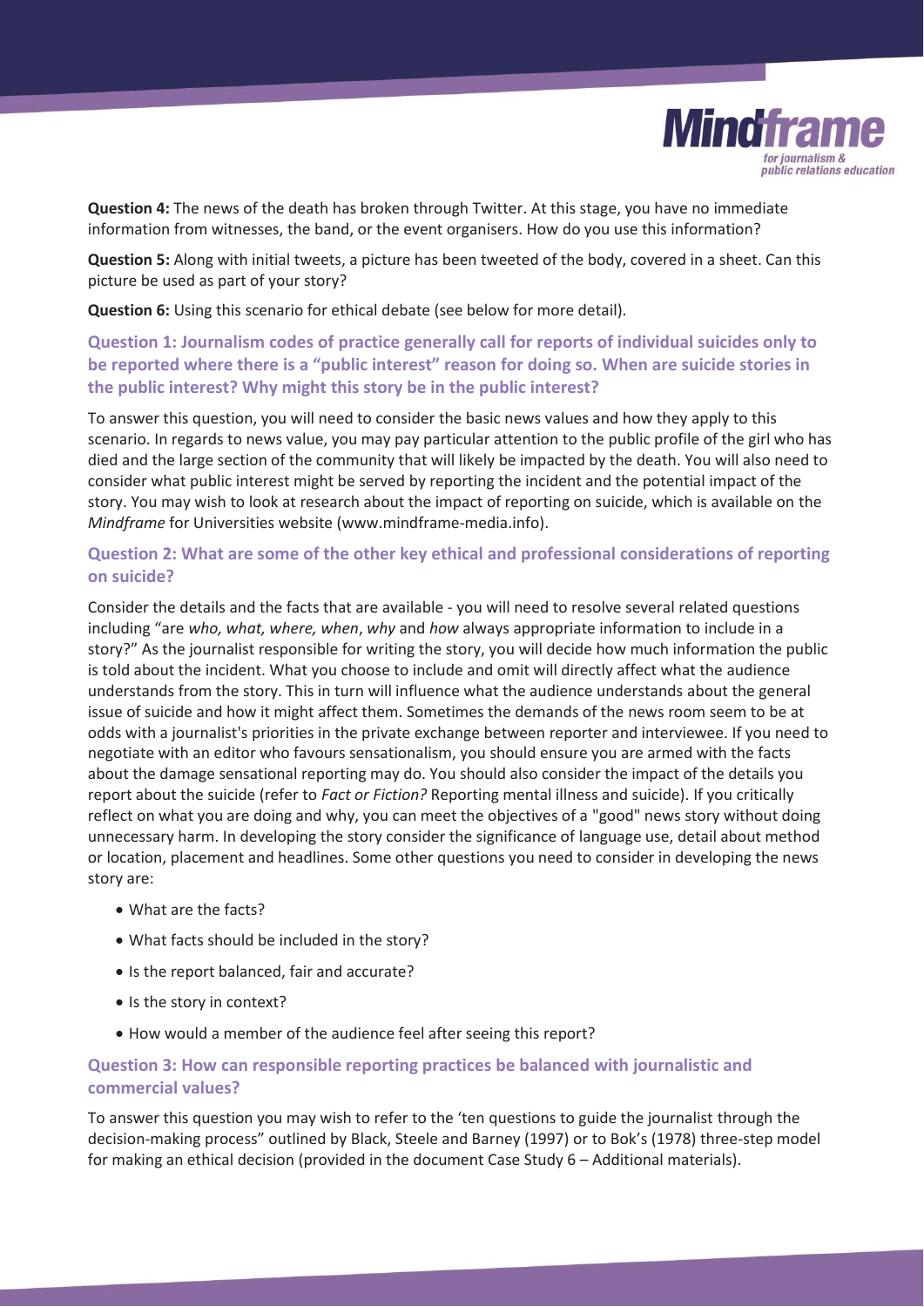

# **Question 4: The news of the death has broken through Twitter. At this stage, you have no immediate information from witnesses, the band, or the event organisers. How do you use this information?**

The sources the journalist chooses and prioritises will direct what is eventually reported. In this scenario information is available from unknown and unverifiable witnesses. Consider whether this is the most appropriate source of information, and who else, if anyone, should be contacted or interviewed. Evaluate each potential source in terms of its strengths and weaknesses and the type of information which can be reasonably expected from them. This would include whether the information is specific or generalised, if it can be verified and how can it be verified, if the witnesses seem credible and whether they may have an undeclared motive. All these factors could significantly affect the amount of credibility assigned to each source. As you consider the information that has been collected, you should also consider the impact of highlighting detail, drama, violence or sensationalism in the reporting of death or grief, particularly after a suicide.

# **Question 5: Along with initial tweets, a picture has been tweeted of the body, covered in a sheet. Can this picture be used as part of your story?**

In this circumstance, what are the considerations for privacy? What are the ethical considerations? Look at the guidelines for reporting about suicide and consider the potential impact of this image on your audience. What would the inclusion of this image contribute to your story? You will need to consider the relationship between the pictures and story angle, the values attached to each image. The images you select or use will be guided by the news values and principles you have assigned to the story. Does the fact that the image is circulating via social media impact whether you will use the image in your story? If so, how?

#### **Question 6: Using this scenario for ethical debate:**

#### **Question 1:** Should this story be reported?

**Question 2:** How can the ethical issues inherent in this story be balanced with journalistic and commercial values?

**Question 3:** How does user-generated content impact the approach of journalists to responsible reporting about suicide?

You may wish to use the reference materials at www.mindframe-media.info for further information about these and other issues related to suicide.